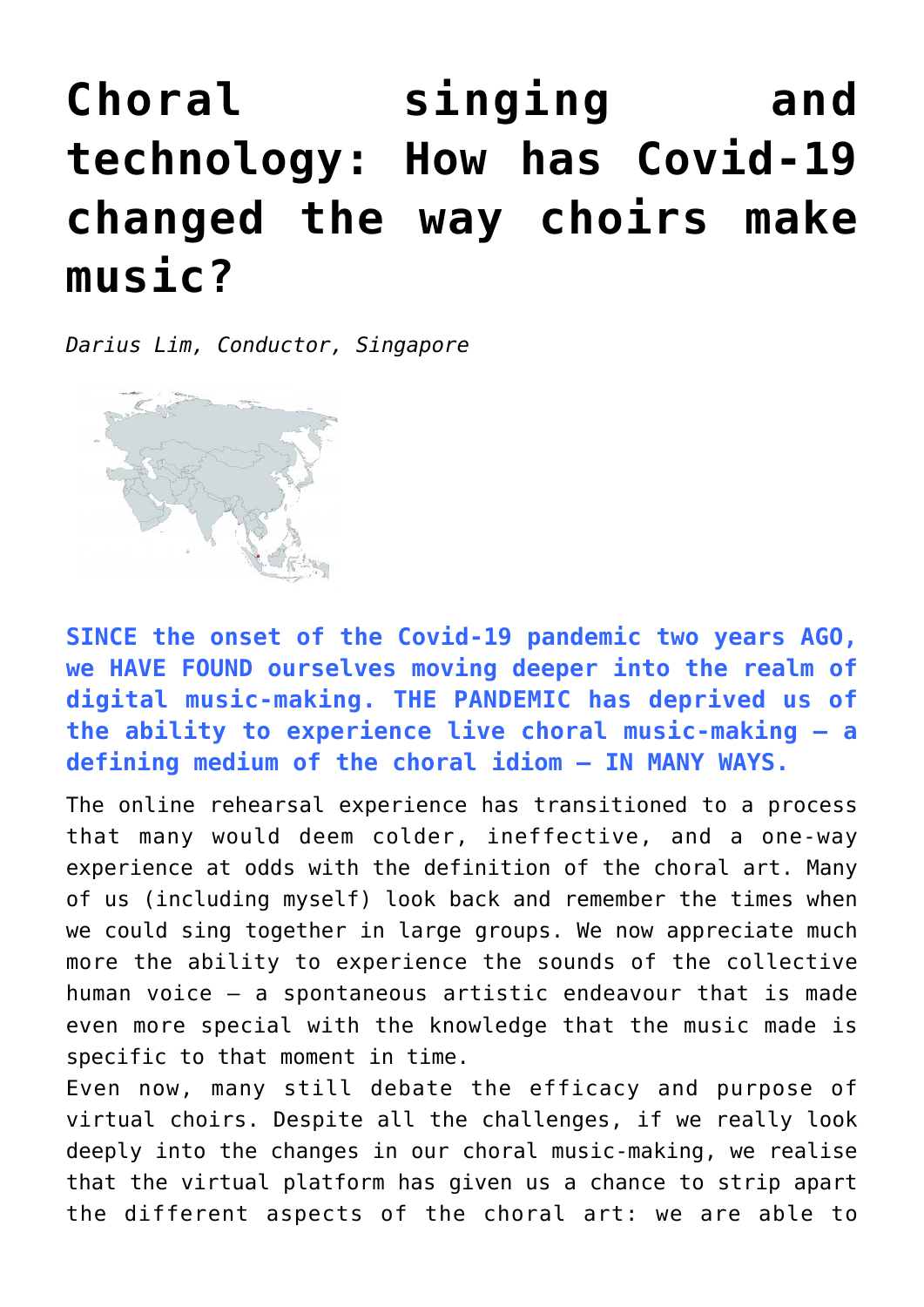separate and delve into the technical, social and artistic aspects of the artform more effectively.

We may have experienced some fatique with virtual concerts of late, probably because of the many similar virtual choirs that have come through the screen, all produced in the same 'window frames' format. It is interesting to note that choirs are now starting to put greater focus on advocacy and story-telling through acting and speaking in music videos. This has helped provide a greater visual impact for their viewers. In short, what choirs previously spent so little time focusing on must now assume greater importance on virtual platforms.

Our causes for music-making have also changed drastically. Singing to bond, unite, heal and change has now taken centre stage. In some ways, the pandemic has refreshed and reminded us of its advocative purpose: being the world's most accessible artform, uniting the human race through the unity of voices, the sharing of stories, and providing hope of a brighter future. The competitiveness of choral festivals and competitions has somewhat taken a back seat for the time being, as many festivals pivot to host digital programmes that engage choirs and conductors, and continue to provide a platform for professional artistic development and global awareness of music-making amidst this chaos.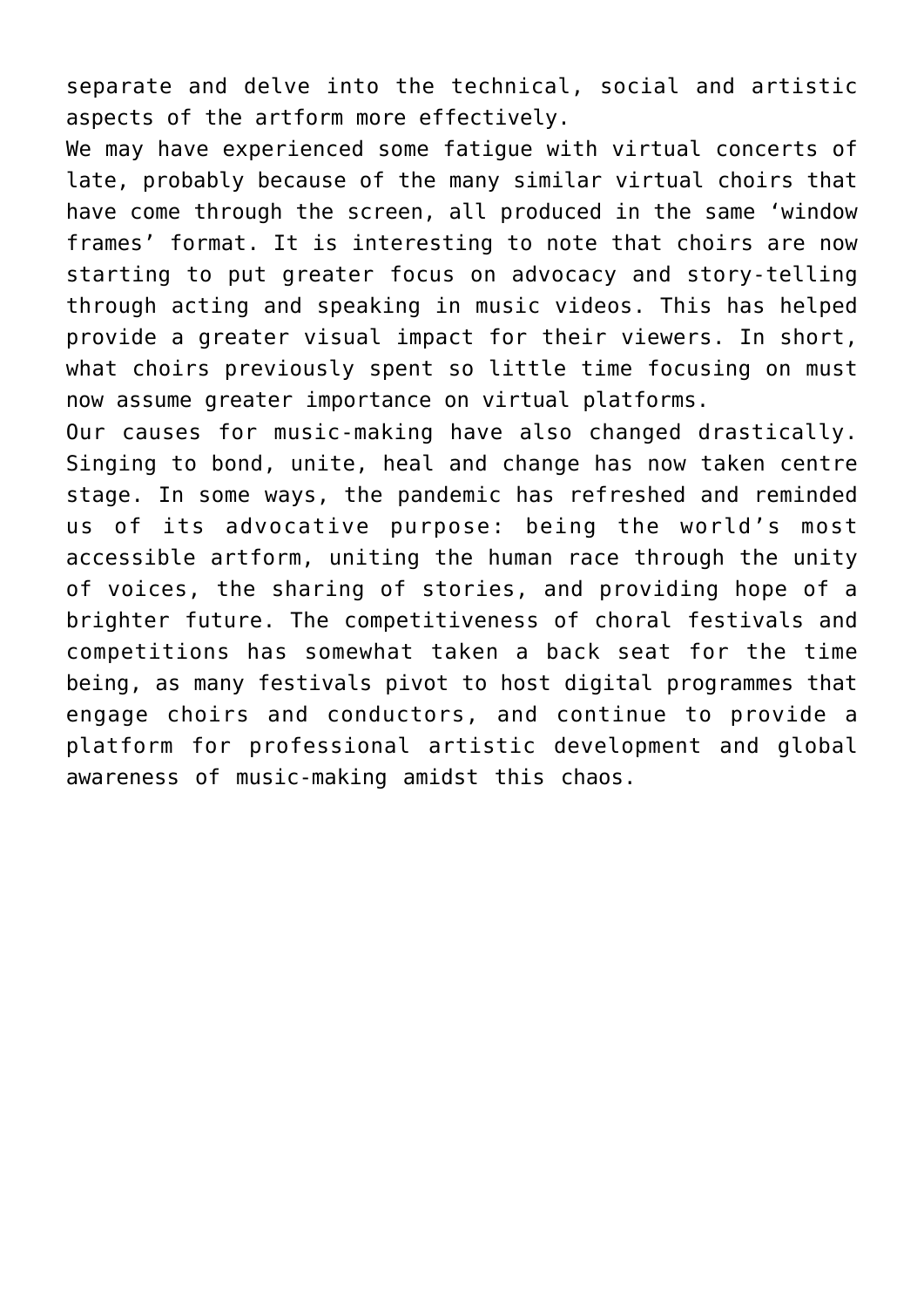

Darius Lim

## **What is the place of technology today and what will it look like in the years to come?**

In many ways, Covid-19 has forced an entire generation of musicians, artists and singers to pivot and transition to a new digital platform. It has made us think out of the box and take a new look at the choral idiom: We cannot sing together now, but what would it take for us to do so? For the time being, we look to technology and all its advances to remake the choral experience – rehearsing on Zoom and organising virtual concerts. But… is it really "for the time being"? A great debate is still on-going.

The virtual platform has created whole new markets and media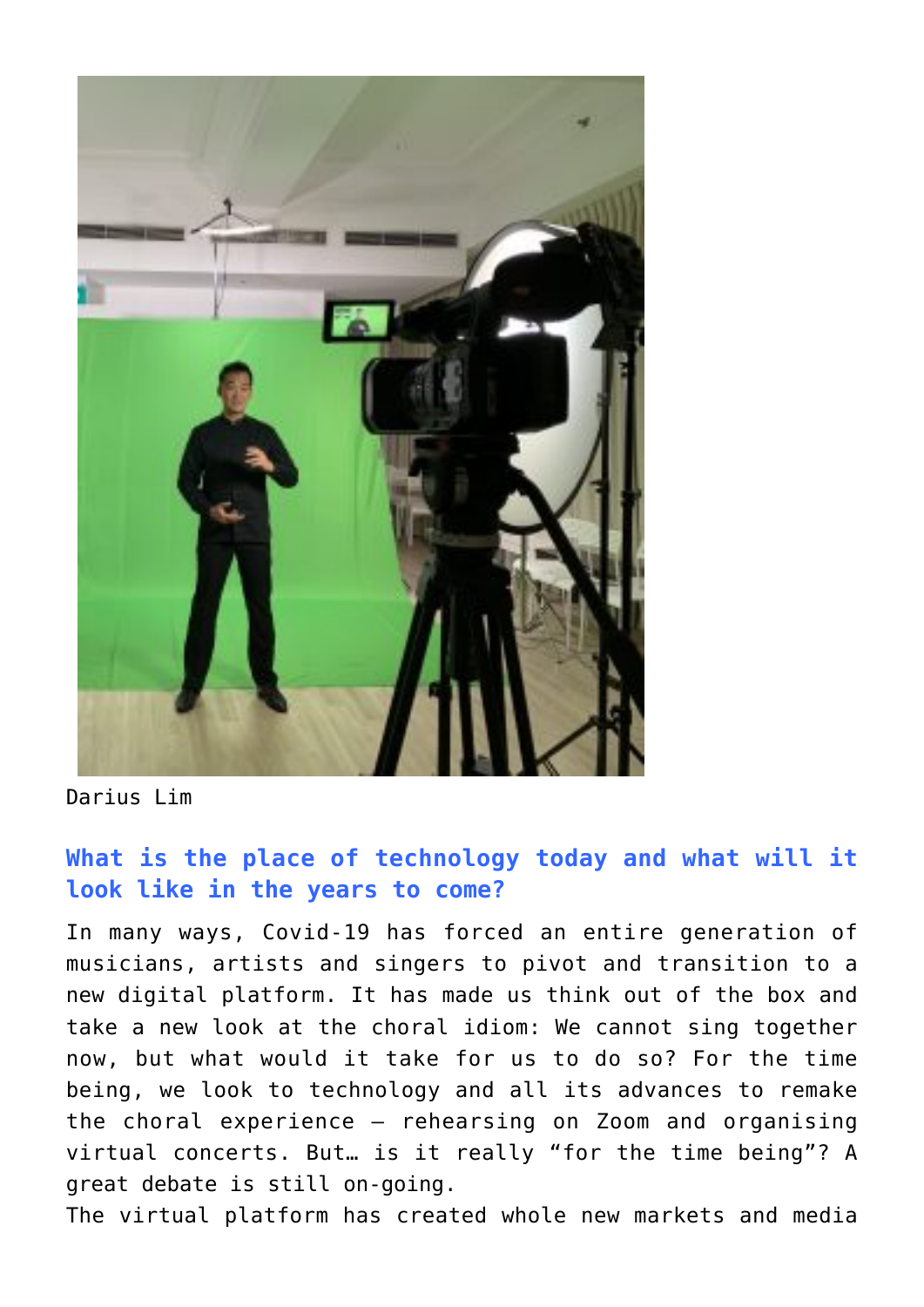to connect the world together. Virtual rehearsals and concerts that seemed impossible just two years ago are now possible with the click of a mouse. Our need for this platform has also created a new market for software designers, sound engineers, music producers and media companies.

Rehearsals on Zoom have to be conducted with singers unable to hear each other because of the application's limitations. However, the different elements of a choral rehearsal (vocal technique, musicianship skills, social interaction and learning of songs) would be more successful and efficacious for singers if the elements were conducted online separately and not all at once. You cannot respond to someone next to you, listen to the conductor, harmonise and look at your score simultaneously while in an online rehearsal.

Until recently, spontaneous two-way communication was deemed to be virtually impossible, but the launch and discovery of Jamulus and JackTrip has made virtual music-making much closer to live experience, allowing singers and musicians to hear each other and react to a conductor's gestures in real time. This, in my opinion, is one of the greatest improvements to the virtual choral experience.

I don't think anything can replace the experience of live choral singing. The choral experience is most profound when we are physically present: Human interactions and the sounds of the human voice create an unexplainable connection and motivate us to build a choral sound together.

However, looking into the near future, the lines of virtual and physical spaces will continue to blur with improvements in technology. Synchronous choral rehearsals and concerts will see improvements in latency, transmission and sound quality. I foresee a new breed of hybrid concerts in the next few years, where musicians and singers will be able to collaborate virtually in one physical space, but perform from the comfort of their homes. In the slightly more distant future – the next few decades — we will probably see breakthroughs and technological advances in 3D holograms. When successful, we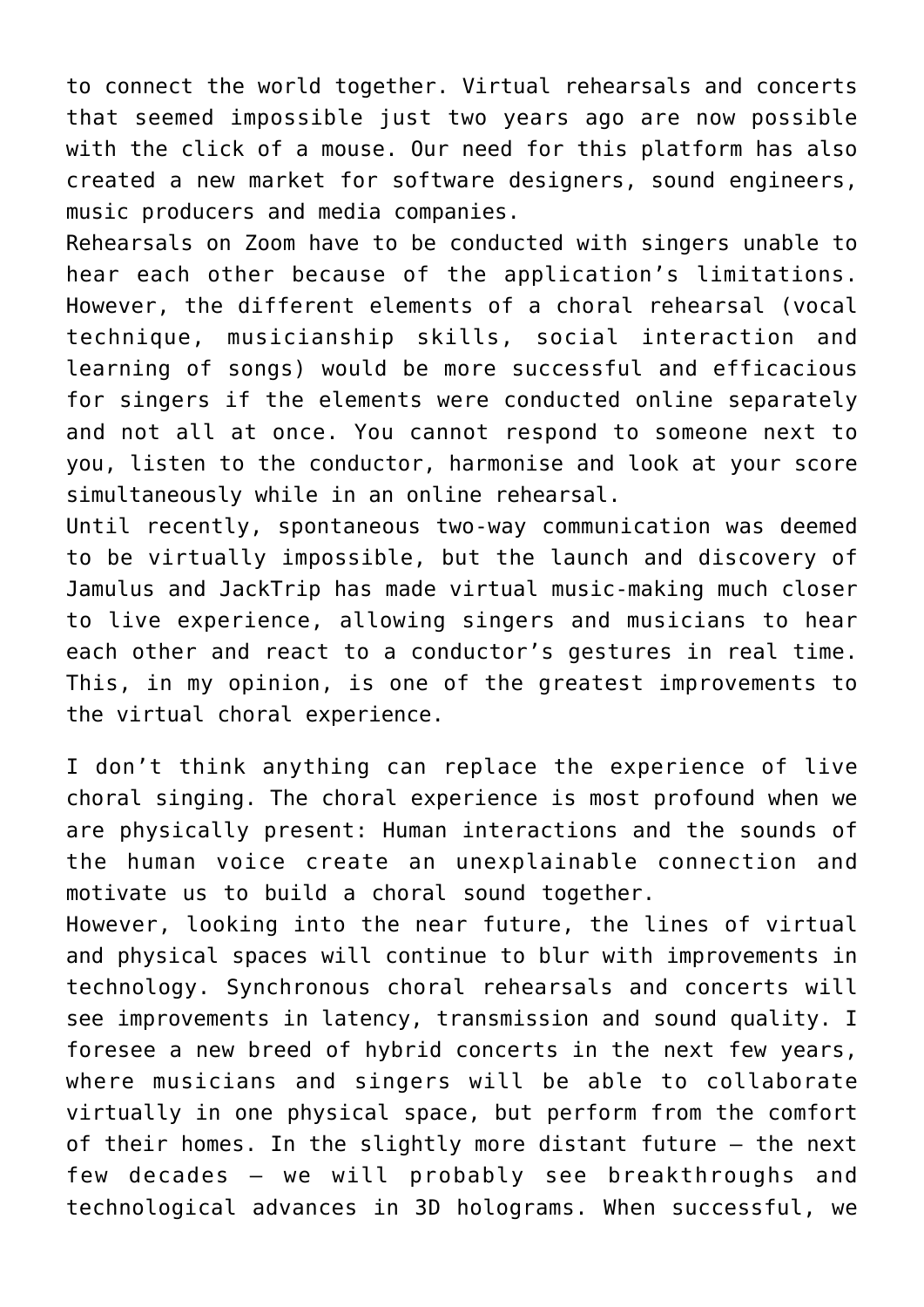will be able to sing side by side with the next person being thousands of miles away. That would certainly be a sight to behold!

## **What threats do these developments pose for the choir world?**

Whatever the developments in technology, I hope we will not lose that spark for live choral singing and choral excellence. It is through the live singing choral idiom that we are able to experience the true soul of choral music-making. The resonance of the human voice, the spontaneity of a conductor's gestures and the imperfections of unplanned moments in a live performance are but some of the elements of choral singing that simply cannot be replicated on the digital platform. They are what makes these moments magical and memorable.

Another danger probably lies in the ability to create an artificially perfect sound world. The digital realm does sometimes give the illusion of perfection, which may develop into complacency or fracture our ability to give great live concerts of equal calibre. Some have claimed that virtual choirs have saved the choral world from total obliteration during the height of the pandemic. Others are of the opinion that virtual choirs should not be categorised under 'choir' singing and deem it artificial. Perhaps if we could take a different attitude towards this platform and view it through the lens of ensemble-building via the different elements of the choral art, it would help us see the bigger picture: Virtual choirs are, in fact, a form of choral advocacy – just as a retail shop with a physical space can also continue selling its merchandise on a digital platform.

The choral world will take a few more years to heal from the after-effects of the pandemic. During this time, we should not forget that digital platforms, though effective, should not be a long-term replacement for live choral singing. We also should not lose our aim for artistic excellence – to constantly challenge ourselves musically to be the best version of ourselves. It is through this endeavour that we